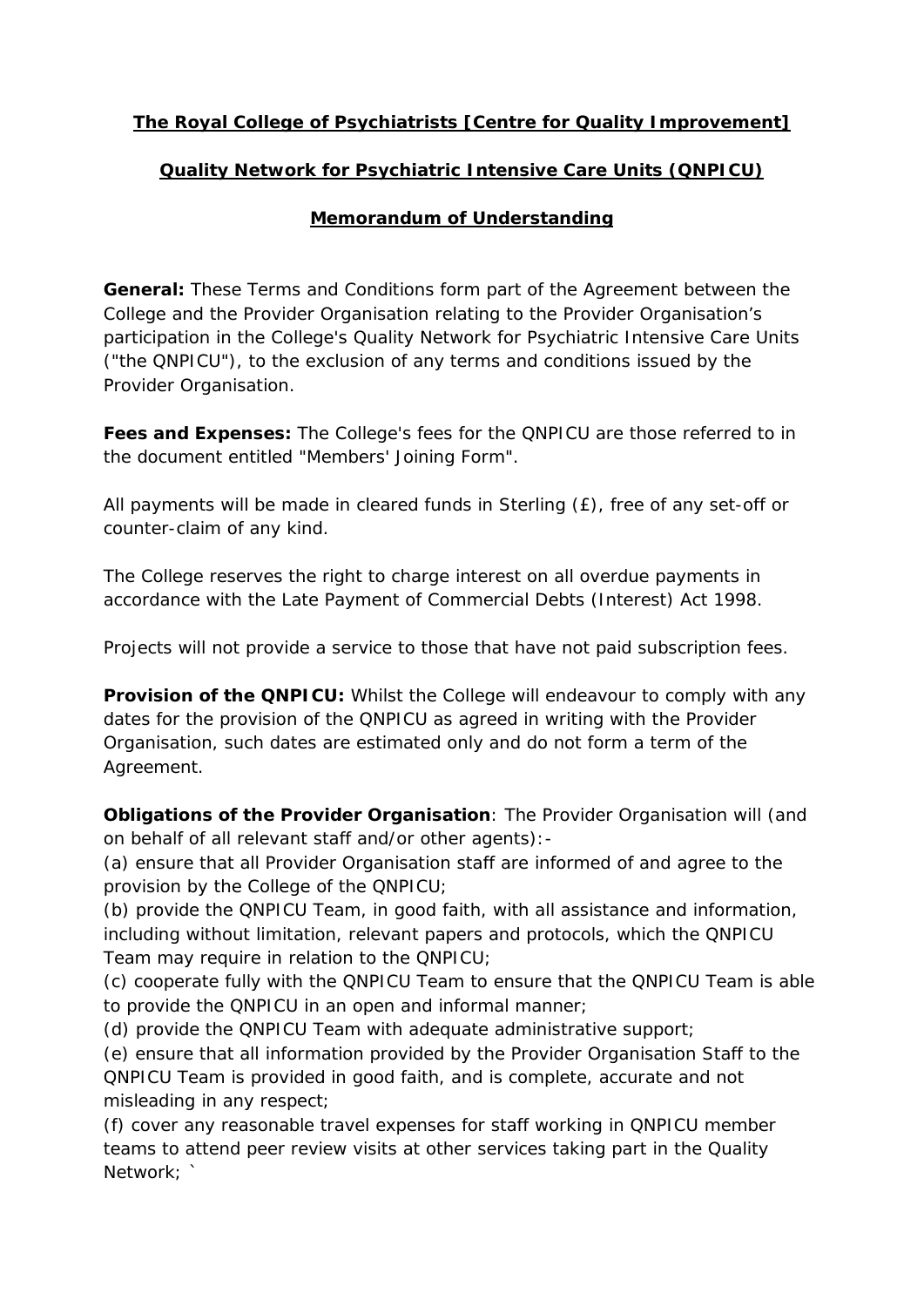(g) make the final draft report, available to all Provider Organisation Staff whose practice is referred to or considered in such report, and forward any comments or observations made by such persons on the report to the lead member of the QNPICU Team;

(h) make any final such report available to all groups it reasonably considers may have an interest in its subject matter, including without limitation, professional bodies, regulators and service user groups;

(i) the service agrees to promptly alert the QNPICU Team to:

- any reports from regulatory or professional bodies (for example the Care Quality Commission, Healthcare Inspectorate Wales, the Northern Ireland Regulation and Quality Improvement Authority and Healthcare Improvement Scotland) that include any mention of the service;
- any current investigations, serious untoward incidents, serious complaints or any other information that might indicate potential serious problems in the service.

**Intellectual Property:** All intellectual property rights in the materials produced by the College in the provision of the QNPICU, will remain the property of or vest in the College.

**Warranties:** The College warrants to the Provider Organisation that the QNPICU will be provided by the QNPICU Team using all reasonable care and skill.

Except as provided above and so far as permitted by law, the College gives no other warranties of any kind whether express or implied in relation to the QNPICU.

**Limitations:** Except in respect of death or personal injury caused by the College's negligence, the Company will not be liable to the Provider Organisation (or the Provider Organisation Staff) by reason of any representation or any implied warranty or condition, or any duty at common law or under the express terms of the Agreement, for any consequential loss or damage which arise out of the QNPICU, and without prejudice to the generality of the foregoing, will have no liability to the Provider Organisation Staff or service users.

The aggregate liability (if any) of the College in respect of any single claim brought against it in respect of the QNPICU shall in no circumstances be greater than the level of its professional indemnity insurance cover from time to time.

**Indemnity:** The Provider Organisation will indemnify the College and/or the QNPICU Team and respectively keep each of them fully and effectively indemnified in respect of all or any costs, claims, liabilities, damages and expenses suffered or incurred by the College and/or the QNPICU Team as a direct or indirect consequence of any breach by the Provider Organisation of any term of this Agreement and/or claim made by any third party in connection with the QNPICU, to include without limitation, any claim by any service user alleging damage as a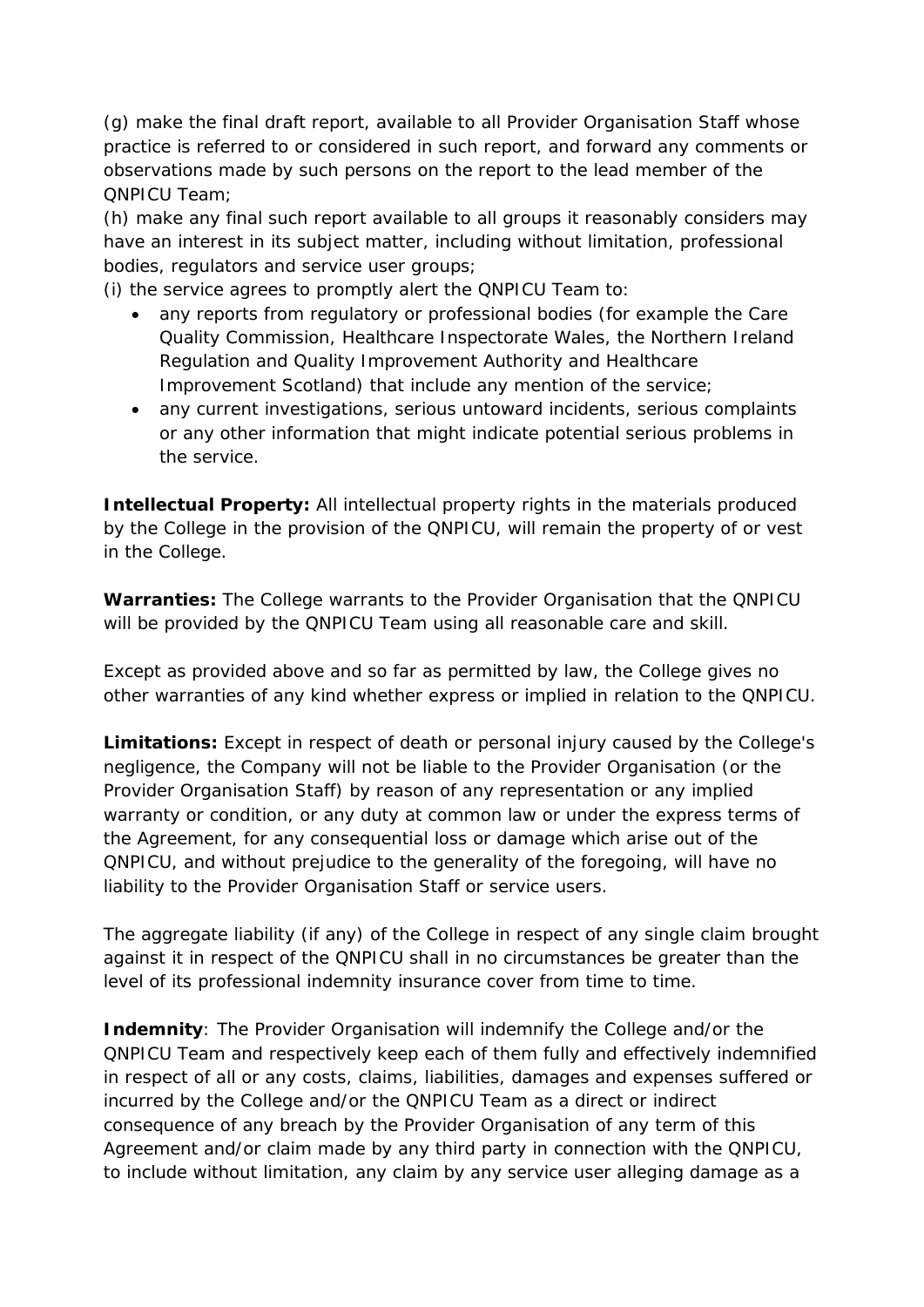result of any course of action taken by the Provider Organisation on the basis of advice given by College pursuant to the QNPICU, and any claim for defamation brought by any Provider Organisation Staff.

**Cancellations:** Cancellation of QNPICU will only be accepted by the College if received by the College in writing prior to it having commenced provision of QNPICU. No refund will be given for services that withdraw during a subscription year because the project team will have been established at a certain level expecting the work to be provided. In other words, the manager would not be able to reduce staffing or associated project costs promptly when a service member withdraws.

**Appeals Procedure**: This is as set out in the document entitled "QNPICU: Appeals Process".

**Force Majeure:** The College will not in any event be liable to the Provider Organisation or be deemed to be in breach of the Agreement by reason of any failure to perform the QNPICU, if the failure was due to any cause beyond the College's reasonable control.

Confidentiality: Neither the College (and on behalf of the QNPICU Team) nor the Provider Organisation (and on behalf of the Provider Organisation Staff) will disclose to any third party any confidential information belonging to the other or arising out of the provision by the College of the QNPICU, except as otherwise expressly provided in the Agreement or as required by law.

**Suspension and Termination:** If the Provider Organisation commits any material or persistent breach of any term of the Agreement, at its sole option, the College will be entitled to suspend or terminate the provision of the QNPICU.

In addition, if the Provider Organisation becomes insolvent, makes an arrangement with its creditors or has a receiver, administrative receiver or administrator appointed over all or any of its assets or enters into liquidation, then the College will be entitled to terminate the Agreement with immediate effect without prejudice to any other right or remedy of the College.

Upon termination of the Agreement at any time and without prejudice to any other right arising, any sums payable by the Provider Organisation to the College will become immediately payable and the Provider Organisation will return to the College all property, in whatever form, belonging to the College.

**Entire Agreement**: The Agreement comprises the entire agreement between the College and the Trust in relation to the QNPICU and cannot be varied except by prior written agreement between the parties.